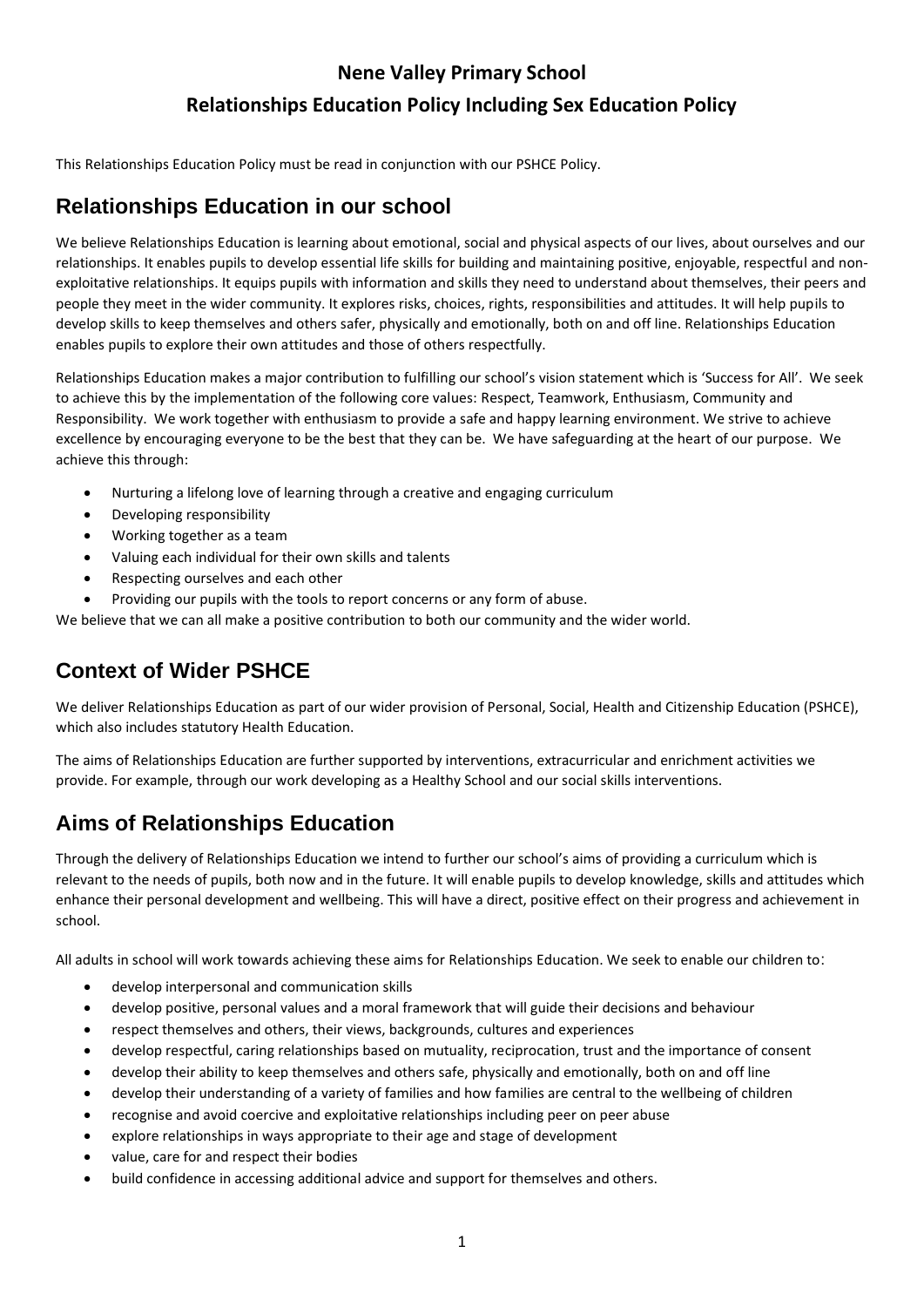## **Inclusion**

In relation to those with special educational needs or disability, we ensure our Relationships Education programme provides for those with additional needs. We recognise that those with SEND are often more vulnerable to sexual harassment and abuse and that we need to ensure that children are supported to develop appropriate strategies and attitudes to keep themselves safer. We consider:

- their level of vulnerability to coercion and pressure
- their previous experience of negative behaviours in peer or child-adult relationships
- their need to learn and demonstrate appropriate behaviour
- their need to develop self-esteem and positive body image
- the need to involve all staff, including ancillary staff and parents/carers, in policy development, planning and training
- the management of personal care
- clarity about sources of support for pupils.

### **Equality**

Th[e Equality Act 2010](http://www.legislation.gov.uk/ukpga/2010/15/contents) has special resonance in Relationships Education. Through this area of learning we seek to develop key interpersonal skills such as respect and empathy which enable pupils to understand the rights and responsibilities we all have towards one another.

The protected characteristics are: age, disability, gender reassignment, marriage and civil partnership, pregnancy and maternity, race, religion or belief, sex and sexual orientation.

We will ensure that our provision of Relationships Education is not only equally accessible and inclusive for all pupils with protected characteristics, or who have family members with protected characteristics, but also that it reduces discrimination, advances equality of opportunity and encourages good relations between different groups.

In order to ensure that Relationships Education meets the needs of all:

- We will try to reflect a range of lifestyles and family structures so that all children see themselves and their families reflected back in the lessons.
- We will ensure that the law in relation to, for example, marriage, online behaviours, sexuality, gender and violence are explained in age-appropriate ways.
- Where there are different cultural or religious views about families, relationships or behaviours, we will share these to ensure children see their family views represented.
- We will not seek to gain consensus, but will accept and celebrate difference.
- We will, as appropriate, ensure that a variety of views and beliefs are reflected back to pupils.
- In order to ensure that children of all genders can access information they need, we will teach in mixed gender groups wherever possible.
- We will encourage respect and discourage abusive and exploitative relationships.
- We will not ask children to represent the views of a particular religious or cultural group to their peers, unless they choose to do so.

We support children in developing their knowledge about and attitudes towards diversity throughout units of work including:

- Diversity and Communities
- Family and Friends
- Beginning and Belonging

### **Safeguarding**

We understand the importance of high-quality Relationships Education as we fulfil our statutory safeguarding duties. Relationship Education enables pupils to understand about mutual, consensual and reciprocated relationships in all their forms. Whether the children are learning about friendships, families, relationships in school or the wider community, they will be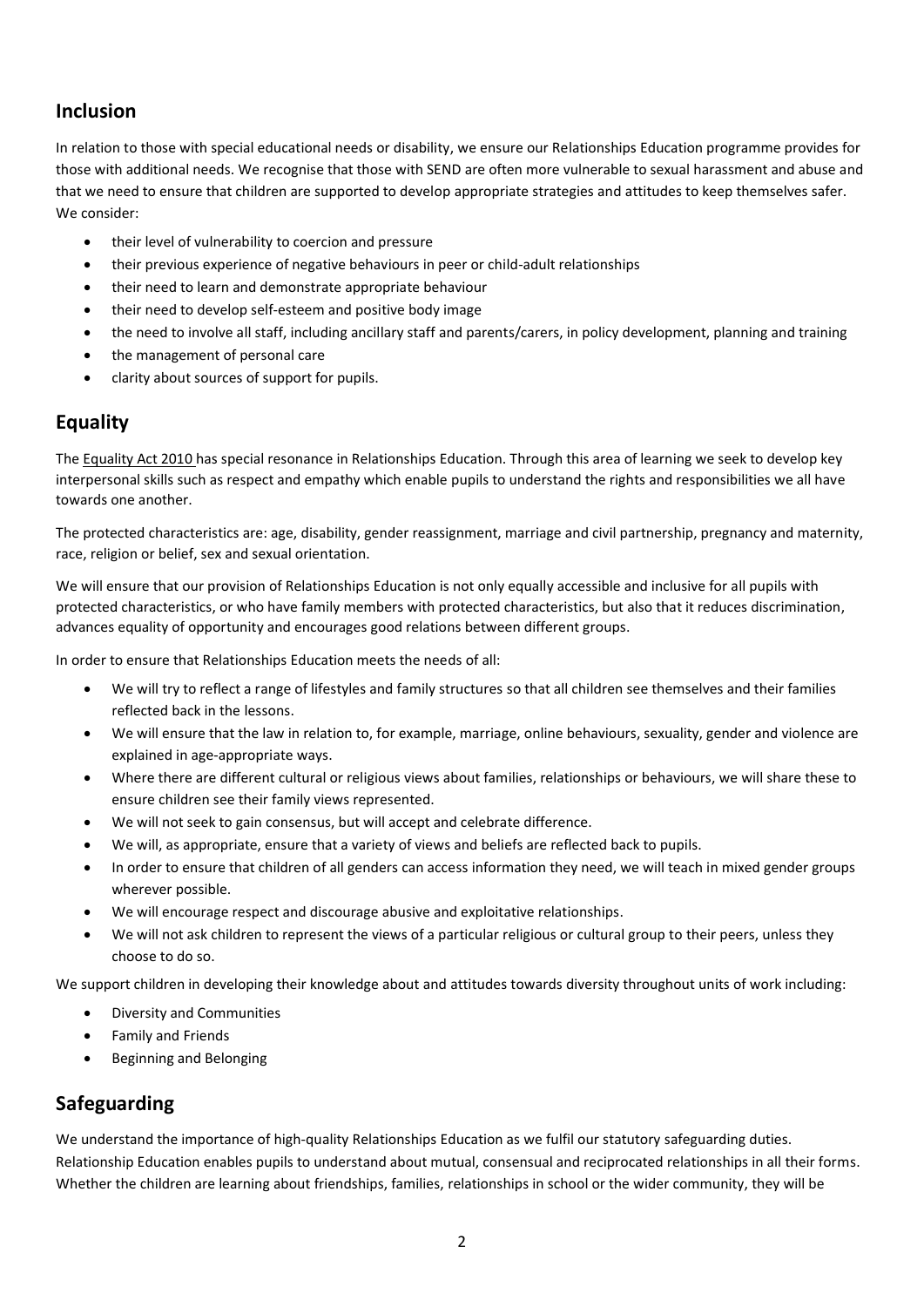developing essential skills which underpin their ability to recognise abusive relationships. Teaching about 'Family and Friends' and 'Anti-bullying' enables us to fulfil our statutory duty to prevent 'peer-on-peer' abuse.

In the case of RSE and Personal Safety, we recognise that effective teaching may alert children to what is appropriate and inappropriate behaviour (including inappropriate and harmful sexual behaviour e.g. peer on peer abuse) and that there is an increased possibility that a disclosure relating to abuse may be made. RSE and Personal Safety enable us to fulfil our duty to prevent Female Genital Mutilation (FGM). All staff are aware of the Safeguarding and Child Protection procedures and will report disclosures or concerns to the Designated Safeguarding Lead (DSL) immediately.

#### **Development of the Policy**

This policy has been developed in consultation with pupils, staff, governors and parents/carers. The consultation period followed the provision of information about the duties and statutory elements which have to be included in Relationships Education. It has also included gathering views on needs and priorities for the school community.

All views expressed by pupils, staff, governors and parents/carers about the policy have been considered. Consultation did not give a veto to individual members of the school community. The final decision on policy and delivery has been made by the school, having listened to the needs and views of the school community.

### **Consulting on our Policy**

As part of our consultation activities, parents/carers, pupils and other stakeholders have been given information about Relationships Education and associated duties in ways which are accessible to them. They have been asked for their views about appropriate ages for particular topics, to share relevant views and beliefs and to consider the suitability of the school's aims for Relationships Education.

Some pupils have been consulted directly through surveys, drop ins, sharing structured lesson content. Parents/carers and pupils have also been represented by a working party, pupil interviews, focus group, parent/carer forum, parent/carer governors.

Further consultation with parents/carers and pupils will be carried out when the policy is reviewed, which happens at least every 3 years.

#### **Working with Staff**

Teaching Relationships Education can be very rewarding, but we understand that, in order to feel confident, staff need opportunities to develop their own knowledge, skills and attitudes. We recognise that every adult has different personal beliefs and attitudes, but that all teachers must understand and comply with their duties connected with safeguarding, equality and inclusion.

Teachers have a duty to deliver statutory areas of the curriculum and all teachers will be supported to develop their skills in delivering relationships and sex education. We will discuss relevant issues and staff concerns and, where appropriate, arrange training to enable staff members to feel confident in delivering the various aspects of Relationships Education. We will also encourage the sharing of good practice. We may also use team teaching to develop confidence.

Those with special responsibility for the development of Relationships Education will be offered opportunities to consult with advisors and attend external training courses.

### **Engaging with Pupils**

We will involve pupils in the evaluation and development of their Relationships Education in ways appropriate to their age. We will seek opportunities to discuss children's views about the content of their PSHCE lessons.

- We will engage the pupils in assessment activities to establish their development needs, for example 'Draw and Write' activities.
- We will encourage pupils to ask questions as they arise by providing anonymous question boxes.
- We will ask pupils to reflect on their learning.
- We will consult pupils (e.g. through School Council) about their perception of the strengths of our Relationships Education provision and the areas to be further developed.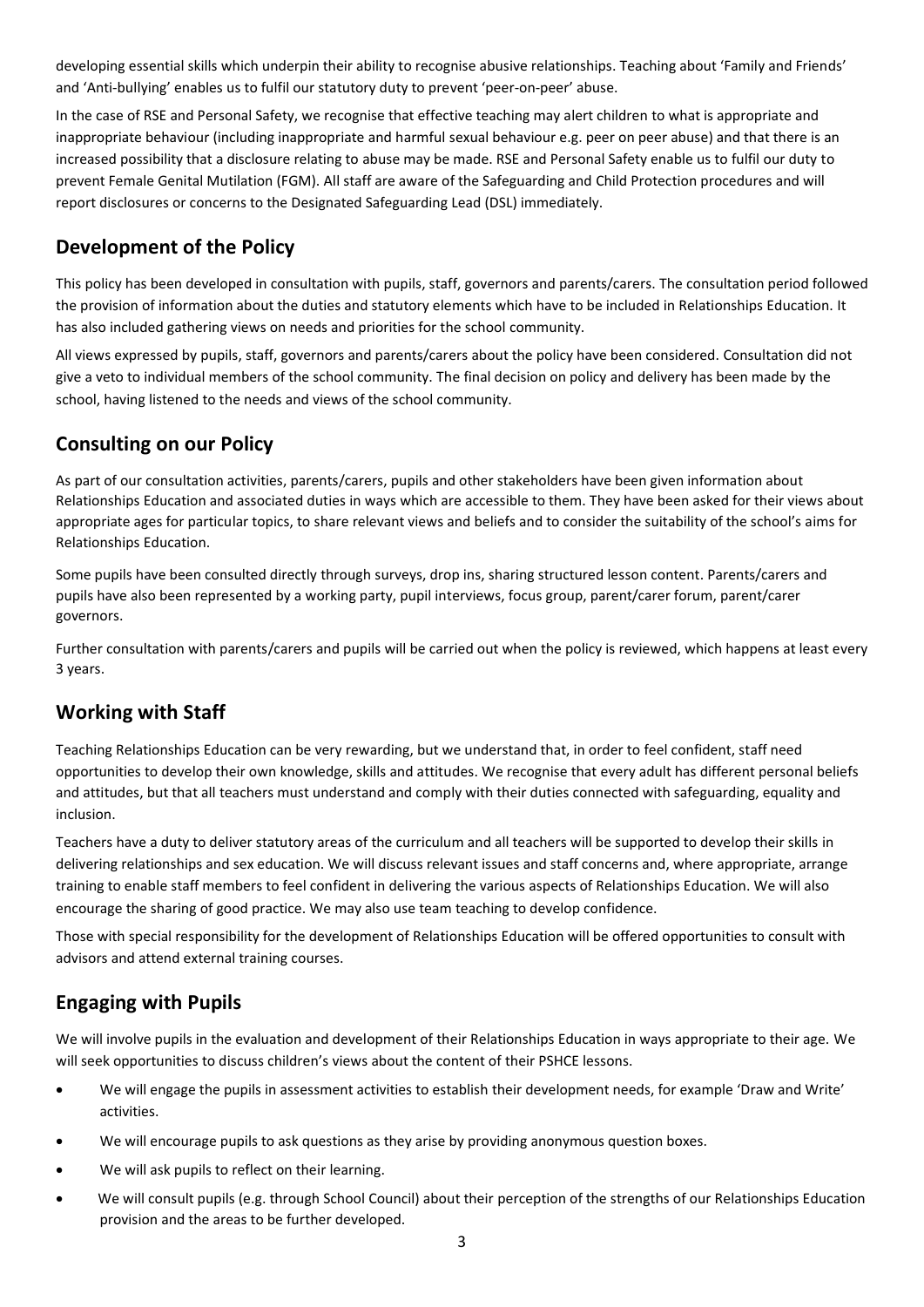#### **Working with Governors**

This policy has been developed with governor involvement, so that the governors are able to fulfil their statutory duties.

It is the responsibility of the governors to ensure, through consultation, that the Relationships Education Policy reflects the needs and views of our community.

In order to facilitate this process, the Relationships Education Policy will appear annually on the agenda of one governors' meeting. The policy will be available on the school's website. A link governor for PSHCE (including Relationships Education) will be nominated.

It is the role of governors to ensure that:

- pupils make progress in Relationships Education in line with the expected educational outcomes
- the subject is well led, effectively managed and well planned
- the quality of provision is subject to regular and effective self-evaluation
- teaching is delivered in a way which is accessible to all
- clear information is given to parents/carers
- the subject is resourced and taught in a way which enables the school to fulfil statutory requirements.

#### **Communicating with Parents/carers**

Parents/carers are the first educators of their children about relationships, emotions, empathy, respect and growing up. We recognise that many children like to receive information about relationships from their parents/carers in addition to their learning in school. Therefore we seek to work in partnership with parents/carers when planning and delivering Relationships Education. We will encourage this partnership by:

- Sharing details of our curriculum on our website
- Informing parents/carers by newsletter or leaflet of forthcoming Relationships Education topics e.g. Personal Safety, Antibullying and RSE
- Inviting parents to learn more about the approach used in Relationships Education and RSE
- Informing parents/carers about PSHCE, Relationships Education and RSE programmes as their child joins the school through the school website
- Providing supportive information about parents' role in Relationships Education
- Inviting parents to discuss their views and concerns about Relationships Education
- Signposting parents/carers to sources of support to help them address the needs of their child or build their own confidence in talking about relationships with their children.

#### **Working with External Agencies and the Wider Community**

We believe that all aspects of Relationships Education are most effectively taught by those who know our pupils well and are aware of their needs. We encourage visitors to our school, who may enhance, but never replace, our planned provision. We will work closely with visitors to ensure that the needs of our pupils are met.

We will follow this Code of Practice when working with visitors:

- The care and management of pupils is the responsibility of the school at all times.
- In class teaching situations, visitors will not be asked to work alone with pupils, but will be supported by a member of staff.
- The school will know whether visitors are DBS checked and arrangements will be made to accompany them as appropriate.
- All visitors will be made aware of the content and principles of this Policy, prior to their visit.
- All lessons will be planned in direct liaison with the PSHCE Co-ordinator or Class teacher, taking account of the age and needs of the group and the context of the work within the Relationships Education programme.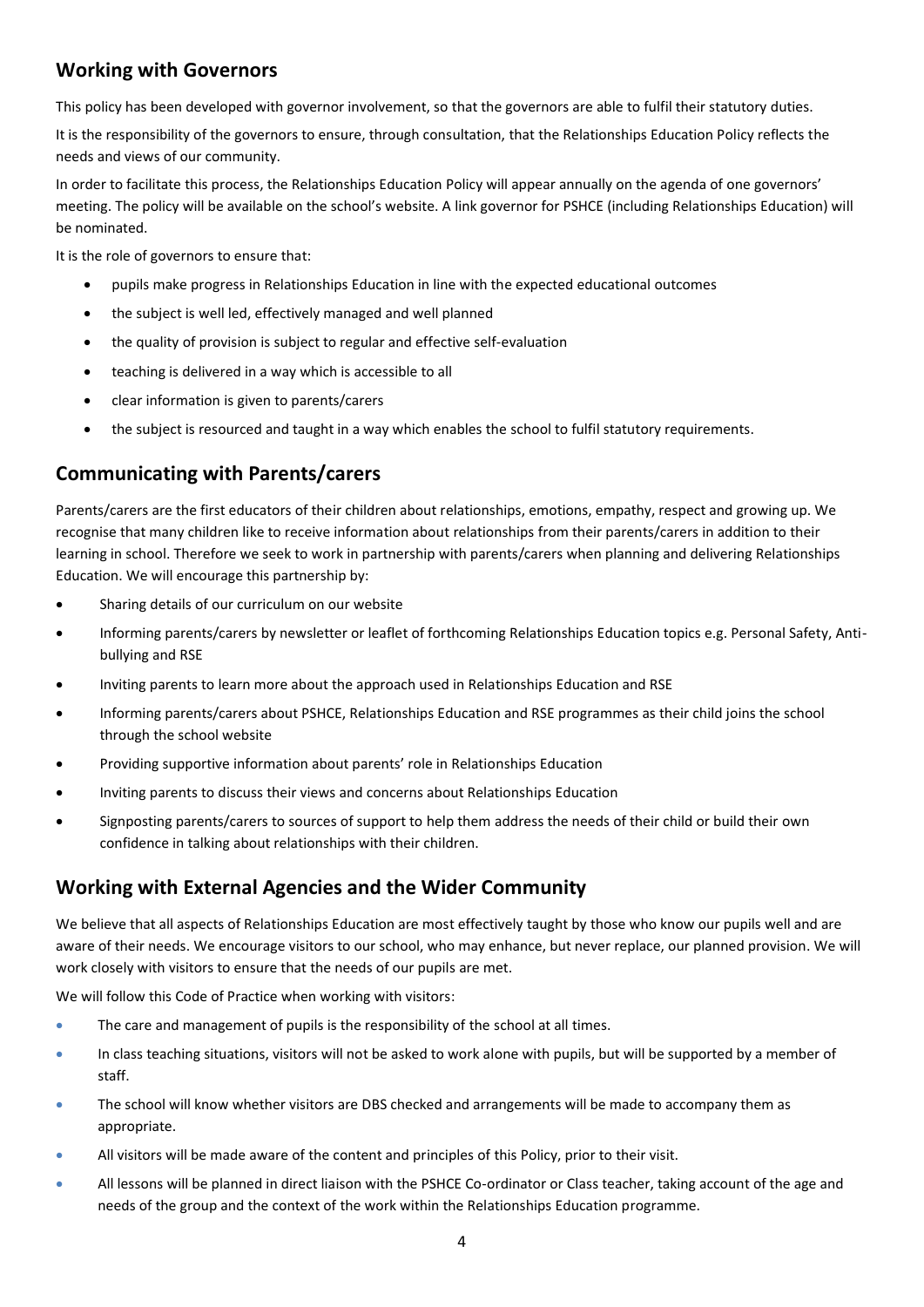- Visitors will be reminded that, whilst contributing to Relationships Education in a classroom setting, they must adhere to the same confidentiality code as staff members. Class teaching must be seen as separate from health or other targeted interventions to support wellbeing.
- Any resources which a visitor wishes to use or distribute will be discussed and agreed with the PSHCE Co-ordinator member of SLT or Class Teacher beforehand.
- The contributions of visitors will be regularly monitored and evaluated.

Our Relationships Education Curriculum (see appendix) is wholly consistent with the DfE statutory requirements for Relationships Education and Health Education (2020), National Curriculum (2014), other DfE and Ofsted guidance. It also reflects best practice described by the Sex Education Forum and PSHE Association. We consider Relationships Education to be a continuous process of learning, which begins before the children enter our school and continues into adulthood. We have planned a curriculum appropriate to each age group with a spiral of progression. All adults working with children have a part to play in supporting the delivery of Relationships Education.

Relationships Education is learning about:

- Families and People who care for me
- Caring Friendships
- Respectful relationships
- Online Relationships
- Being Safe

Our PSHCE topic structure does not separate delivery of Relationships Education from Health Education and wider PSHCE. We deliver topics which, taking the lead from children's lived experiences, consider related themes including development of knowledge, skills and attitudes in an integrated way. The topics where Relationships Education is a significant driver are:

- Anti-bullying
- Digital Lifestyles
- Diversity and Communities
- Family and Friends
- Managing Change
- My Emotions
- Personal Safety
- Relationships and Sex Education

Also: Working Together, Beginning and Belonging, Rights, Rules and Responsibilities

Relationships Education will be taught in:

- PSHCE through designated lessons, circle time, focused events, health weeks
- Other curriculum areas, especially Science, English, RE, PE and computing
- Enrichment activities, especially our assembly programme, growth mindset approaches, visits, social skills groups, involvement in school trips and adventurous activities or activities carried out as part of our development as a healthy school.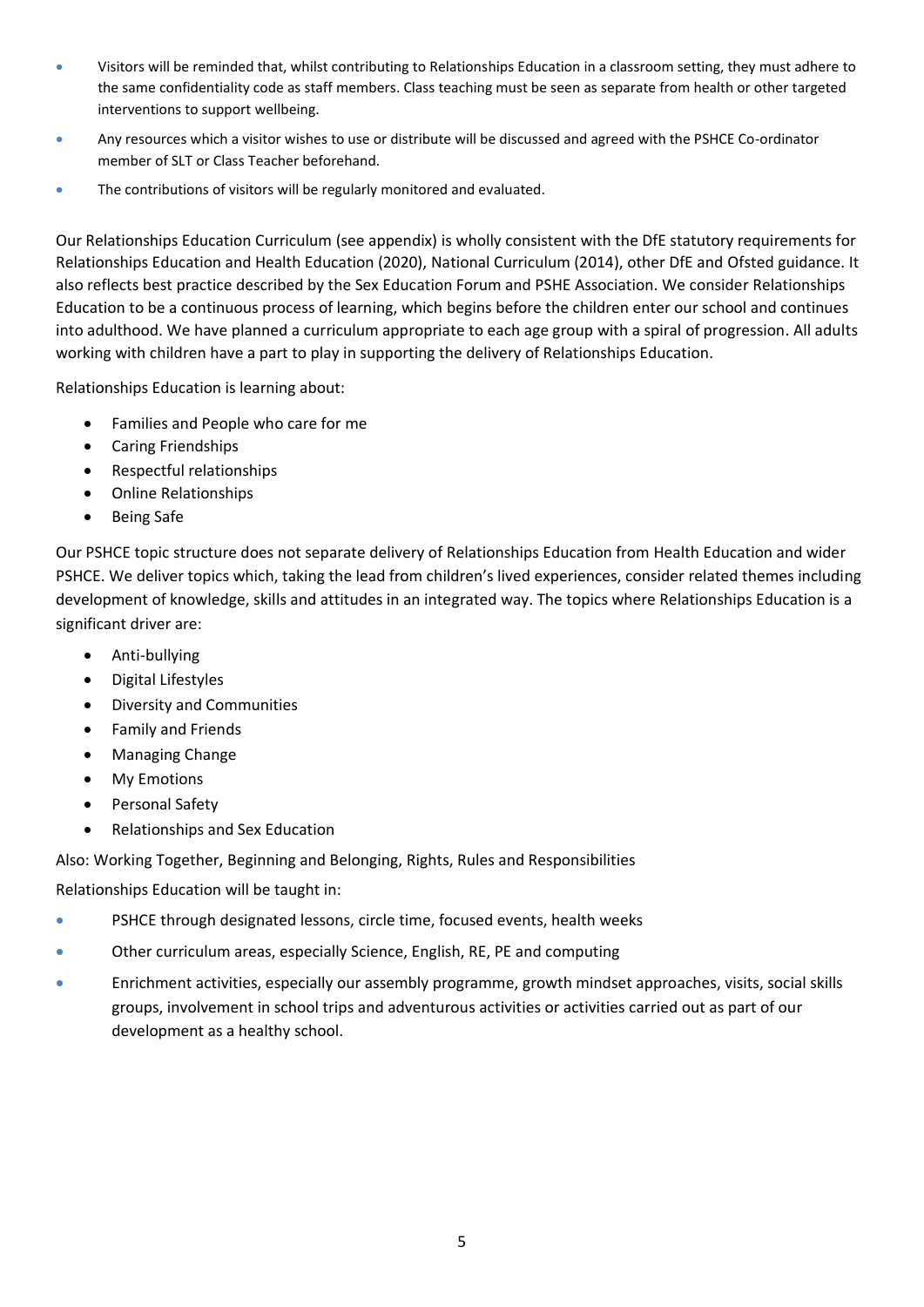## **Teaching Methodologies**

Our aim is that teachers use a range of teaching methodologies where skills such as communication, compromise and negotiation are practised in classroom situations and where attitudes such as respect and empathy are modelled and discussed. We encourage teachers to ensure that group work, debate, taking other people's view points and working together are practised in all PSHCE lessons and across the wider curriculum. Our Relationships Education lessons are not simple opportunities to give information, but to explore views and perspectives and develop possible solutions through discussion and interaction.

In keeping with this approach, we base our curriculum on a series of questions children will have the opportunity to engage with, rather than banks of knowledge they will acquire.

**Ground Rules:** Relationships Education is taught in a safe, non-judgemental environment where all adults and children are confident that they will be respected. Specific ground rules will be established at the beginning of any Relationships Education work, in addition to those already used in the classroom. They will cover the following areas:

- appropriate use of language
- the asking and answering of personal questions
- strategies for checking or accessing information.

**Distancing Techniques:** In order to protect children's privacy, we will employ teaching and learning strategies which enable them to discuss issues without disclosing personal experience. For example, we will use fiction, puppets, case studies, role-play, videos, theatre in education to enable children to share ideas and opinions and to practise their decision-making skills in a safe learning environment.

### **Anti-bullying and Friends and Family**

Please refer to our Anti-bullying policy for further information.

### **Relationships and Sex Education (RSE)**

Our topic, RSE, combines elements of Relationships Education (e.g. learning about families, personal safety and emotional wellbeing) with aspects of Health Education (e.g. learning about the spread of illnesses and the changing adolescent body). This combination offers the best location for our provision of non-statutory sex education. Although 'RSE' as a subject is not statutory at primary level, many aspects of our RSE topic are statutory parts of Relationships Education and Health Education. Some elements of our RSE topic are part of the statutory National Curriculum for Science (e.g. the biological aspects of puberty, reproduction and the spread of viruses).

We will ensure that children receive teaching about puberty at Y5 and Y6 in order to prepare them for the physical, emotional and social changes they are approaching or undergoing.

We understand that at times children will benefit from varying methods of delivering the RSE curriculum. For example, we may use single-sex groups or small group teaching where this will help us to meet the needs of particular children more effectively, we will use team teaching where this enables us to best use teacher expertise. We will ensure there are positive educational reasons for each method of delivery.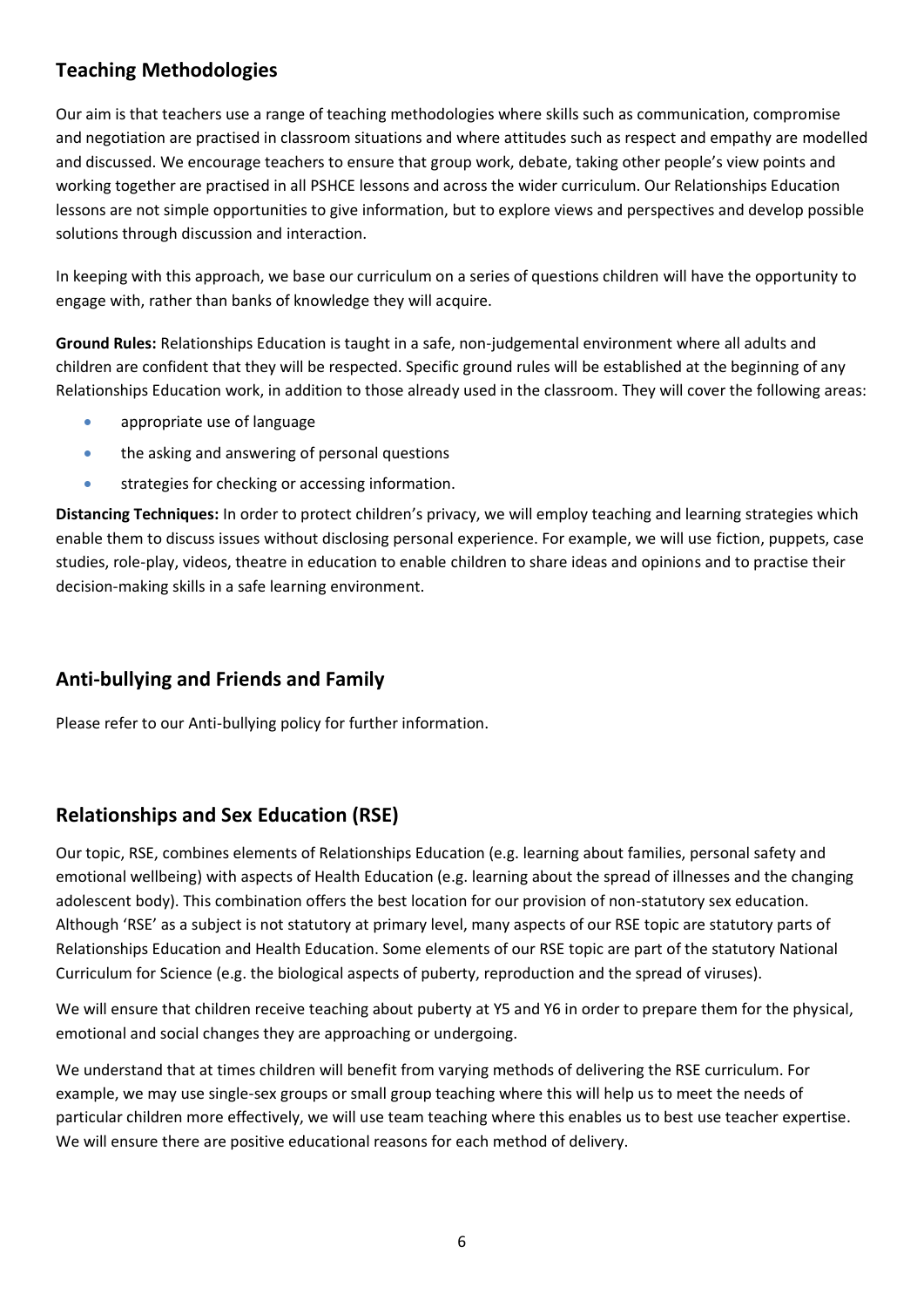#### **Curriculum Materials and Resources**

We will primarily use the *Cambridgeshire Primary Personal Development Programme* and the resources recommended within it when planning and delivering Relationships Education. We will avoid a 'resource-led' approach, instead focussing on the needs of the children and our planned learning objectives. We will carefully select resources which meet these objectives. We will evaluate teaching resources thoroughly before using them. We will select resources which:

- are consistent with our curriculum for Relationships Education
- relate to the aims and objectives of this policy
- are suitable to the age, maturity, needs, linguistic proficiency and ability of the children
- appeal to adults and children
- are up-to-date in factual content
- are produced by a reputable organisation
- do not show unfair bias e.g. towards a commercial product, religious view point
- avoid racial, gender, sexual, cultural and religious stereotyping and heteronormativity
- encourage active and participative learning
- conform to the statutory requirements for Relationships Education.

#### **Safe and Effective Practice**

In our school we have a clear approach to confidentiality, which is discussed with staff, pupils and parents/carers as appropriate, and meets the following expectations:

- Staff are unable to offer absolute confidentiality.
- We will reassure children that staff will act in their best interests and that this may involve sharing information if the child is at risk of harm.
- Children will be told if information is to be shared (taking special care with very young children or those with significant special needs) and will be offered appropriate support.

Professionals, such as school nurses and youth workers, are bound by their professional codes of conduct when offering advice and guidance to individual pupils. This often involves offering a greater level of confidentiality than school staff are able to give. However, in a classroom and other teaching situations, when they are contributing to our planned Relationships Education programme, they will follow the school's approach to confidentiality. Health professionals will ensure that children are aware of the boundaries of confidentiality when beginning work with classes.

**Answering Questions:** We acknowledge that sensitive and complex issues will arise in Relationships Education, as pupils will naturally ask questions. When spontaneous discussion arises, it will be guided in a way which reflects the stated school aims and curriculum content. As a first principle, we will answer questions relating to the planned curriculum for that age group or below to the whole class. We will answer questions relating to areas beyond the planned curriculum for that age group, in a sensitive and age-appropriate way, only to the pupil/s who have asked the question. If a member of staff is uncertain about the answer to a question, or indeed whether they wish to answer it, they will seek guidance from the PSHCE leader/Designated Safeguarding Lead. In some cases the question will reach beyond the planned curriculum and the question will not be answered in school. The child will be asked if they would like support to ask their questions at home or to another trusted adult.

When answering questions, we shall ensure that sharing personal information by adults, pupils or their families is discouraged. Where the question indicates the need for pastoral support, the conversation will be deferred to a time outside the teaching session and other colleagues may be involved. Where a question or comment from a pupil in the classroom indicates the possibility of abuse, coercion or exploitation, teachers will pass this information to the DSL in line with the school Safeguarding policy.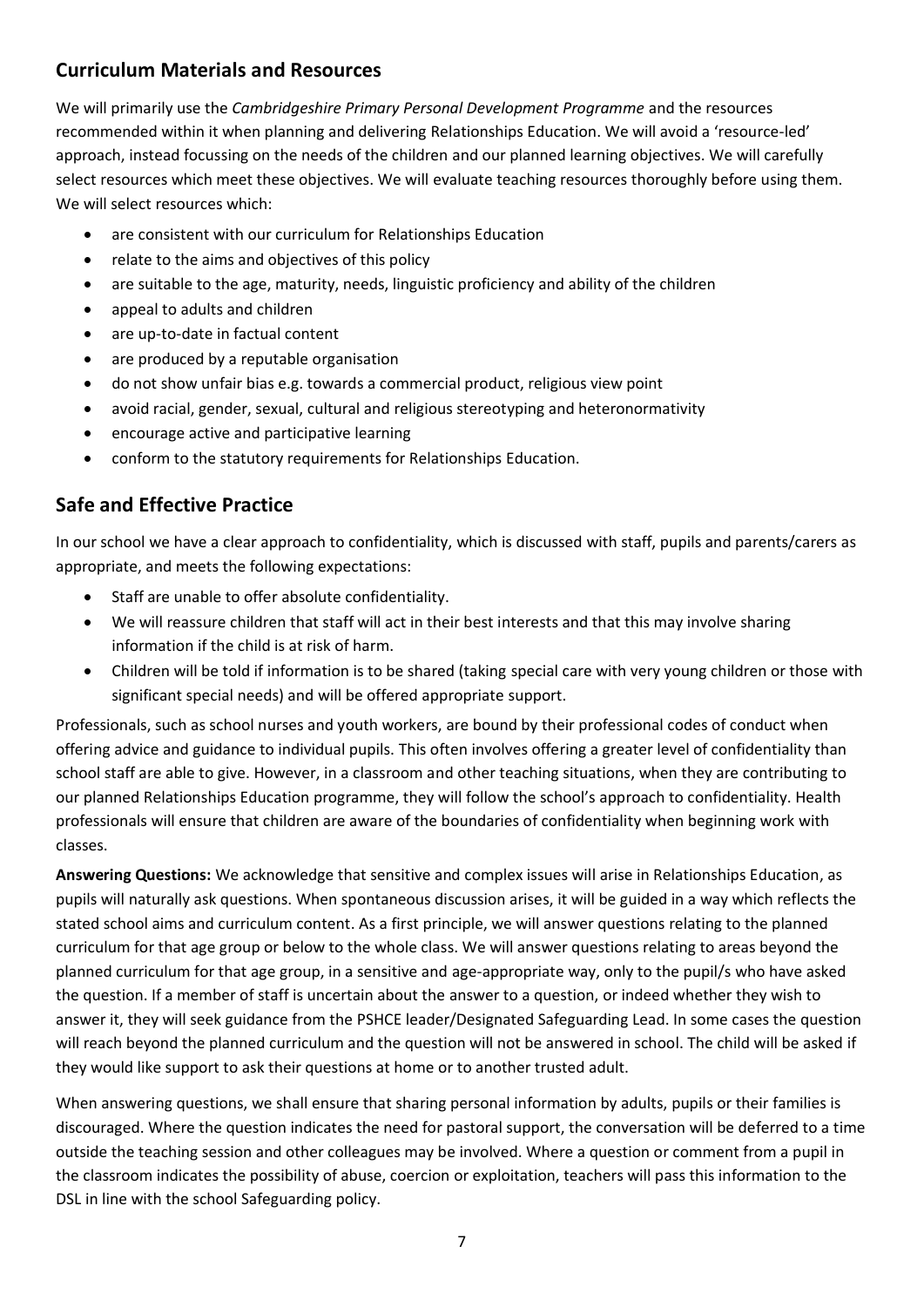**Sexually Active Pupils:** There are extremely rare occasions where a primary-aged child, who is sexually active or contemplating sexual activity, approaches an adult. If this occurs in our school, it will be viewed as a child protection issue. The designated member of staff will follow Safeguarding Procedures and seek advice from the DSL.

## **Assessment, Recording, Reportin**g

Relationships Education will be assessed in a variety of ways, including the use of self-assessment and teacher assessment. Guidance provided in the Cambridgeshire Primary PDP will be used.

From time to time the PSHCE leader will ask staff to reflect on the effectives of learning in particular units of work, using the RAG rating sheets for a unit.

We may also use a class record book to record whole class discussions and group work in PSHCE. In some cases, we will ask the children to record key learning activities in a PSHCE Book, to show their development and progress.

## **Definition of Sex Education**

Following guidance from the DfE, we define Sex Education as learning about 'how a (human) baby is conceived and born'.

This extends the learning about sexual reproduction in 'some plants and animals' required through the Science national curriculum. It also complements the statutory requirement to teach about puberty as part of Science and Health Education, as understanding sexual reproduction in humans enables children to understand the processes of puberty.

### **Consultation about Sex Education**

We have a taken into account the DfE's recommendation that all primary schools have a Sex Education programme and we understand that this is not statutory. We understand that our teaching in sex education must be tailored to the needs and physical and emotional maturity of the pupils.

Parents/carers, governors and pupils have been consulted about this and our school has decided that we will offer content in Sex Education in the context of Relationships Education and RSE.

### **Content of Sex Education**

The content of our Sex Education programme will be gradually developed in an age-appropriate way. The children will not learn about human sexual reproduction until Y5/6.

Y1/2 will learn that human babies grow inside their mothers alongside learning in Science that adult animals produce offspring like themselves. (Cats have kittens. Cows have calves etc.)

Y3/4 will learn that every human began when a seed from a male and an egg from a female join together. They will not yet learn about the means by which egg and sperm join.

Y5/6 will learn about human sexual reproduction and other ways that eggs and sperm are joined (e.g., IVF) in ageappropriate detail. They will learn about vaginal birth and caesarean section in age-appropriate ways, reflecting the experiences of children and families they know.

### **Teaching Methodologies**

In Sex Education there is a certain amount of knowledge which has to be imparted. Teachers will give the facts in an accessible way using a range of approaches, such as picture books and scientific descriptions. We will avoid resourceled approaches which rely on worksheets or lengthy audio-visual resources. Pupils will be asked to consolidate their learning in ways which enable them to develop skills to confidently discuss sexual body parts and functions.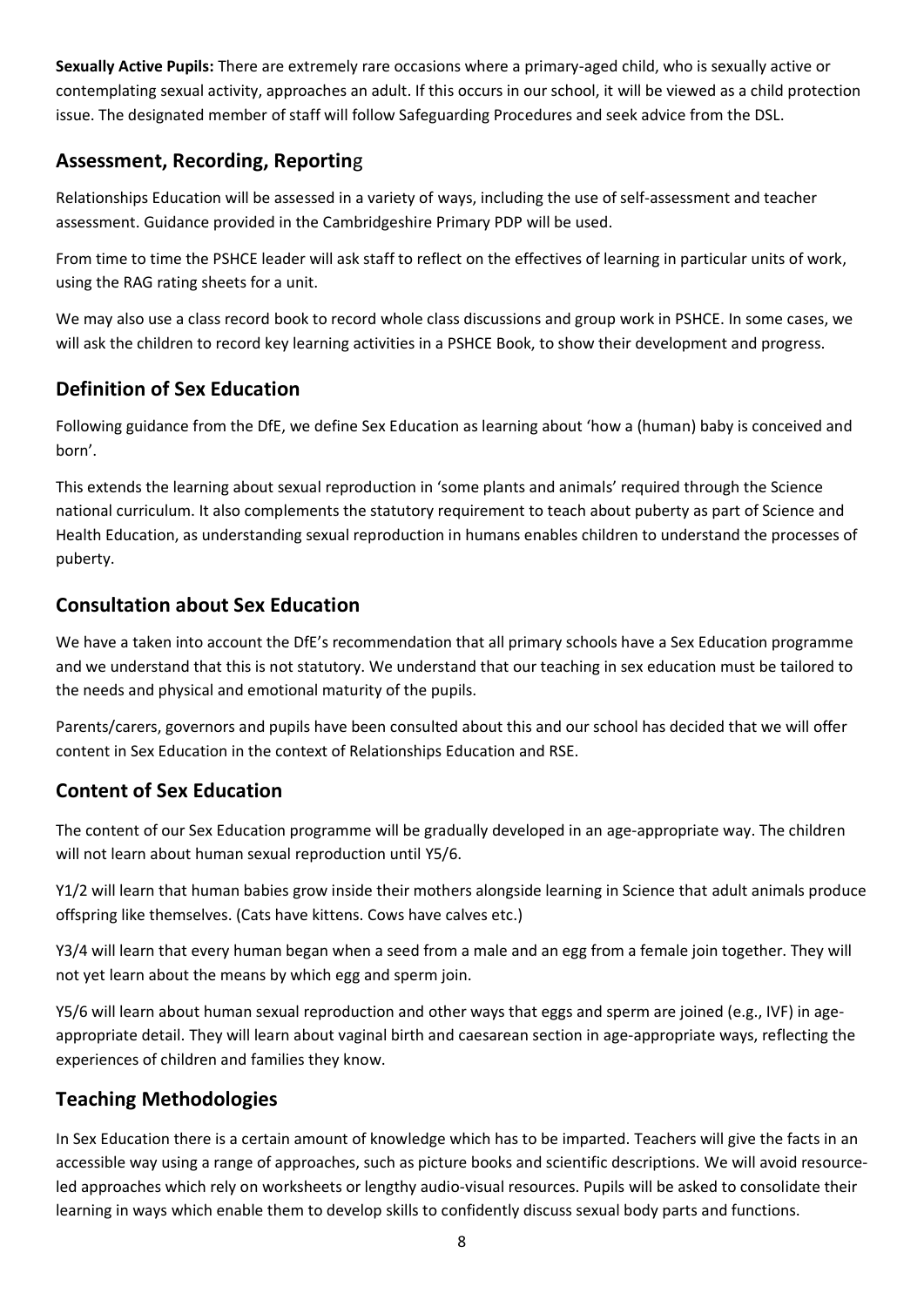## **Delivery of the Sex Education Curriculum**

Sex Education will be delivered as part of our topic called Relationships and Sex Education (RSE) by a teacher, who knows the needs and natures of the children. The teacher is best placed to tailor the learning to the needs of the pupils.

Parents/carers will be informed by letter/email/via the school website about the content of the curriculum in advance of teaching and will be invited to talk to staff if they have questions.

Teachers will be offered support to develop their skills and to learn from others where needed.

### **Right to be excused from Sex Education**

Parents/carers have the right to request that their child be excused from some or all of Sex Education delivered as part of statutory Relationships Education. Before granting any such request the Head Teacher/PSHCE Leader/Class teacher will discuss the request with parents/carers (and if appropriate with the child) to ensure that their wishes are understood and to clarify the nature and purpose of the curriculum. The educational, social and emotional benefits for the child of being part of the lessons will also be discussed. We will record the discussion and the outcomes.

We will consider compromise arrangements which will enable the child to receive Sex Education at school (e.g., same sex teacher, same sex teaching group).

We will try to offer support/sign post resources to parents/carers who wish to deliver Sex Education at home.

If a pupil is excused from Sex Education, we will ensure that the pupil receives appropriate, purposeful education during the period of withdrawal.

The parents/carers will be asked to reconfirm their decision to withdraw their children from Sex Education annually.

### **Monitoring, Review and Evaluation**

Monitoring, review and evaluation of the Policy is the responsibility of the PSHCE leader/head teacher. The governing body will ask for information relating to the effectiveness of the policy when it is monitored every year. Information will be gathered from the Head Teacher, the PSHCE Leader and pupils to inform judgements about effectiveness.

The policy will be comprehensively reviewed with engagement from members of the school community every three years, or sooner if an issue or incident occurs which warrants it.

Information gathered to inform the comprehensive review may include information about pupil progress and attainment, feedback from the teachers about the curriculum provision and staff confidence, views of parents/carers, parent/carer comments and concerns, level of parent/carer withdrawal from Sex Education.

| Signed:                   | Signed                   |  |
|---------------------------|--------------------------|--|
|                           | 1712                     |  |
| Mr Richard Isley          | Mr Nick File             |  |
| <b>Chair of Governors</b> | Acting Headteacher       |  |
| Date: Summer 2022         | Review Date: Summer 2023 |  |
|                           |                          |  |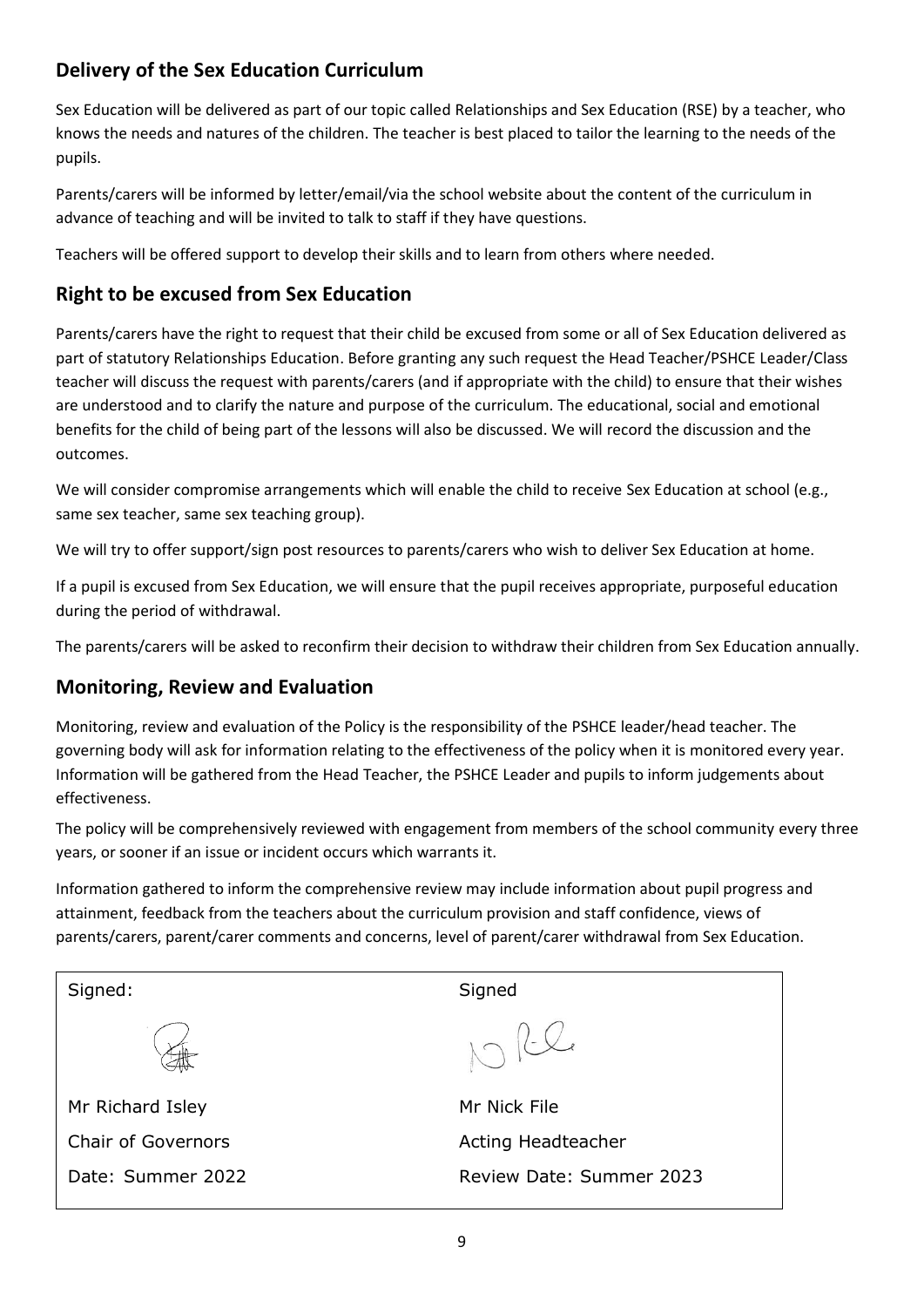# **Appendices**

*.*

Our PSHCE curriculum contains our Relationships Education Curriculum which is highlighted in bold.

| <b>Me and My Relationships</b> | <b>Healthy and Safer Lifestyles</b>    | Citizenship                               | <b>Economic Wellbeing</b>   |
|--------------------------------|----------------------------------------|-------------------------------------------|-----------------------------|
| <b>Beginning and Belonging</b> | <b>Managing Safety and Risk</b>        | <b>Working Together</b>                   | <b>Financial Capability</b> |
| <b>My Emotions</b>             | Drug Education                         | <b>Diversity and Communities</b>          |                             |
| <b>Family and Friends</b>      | <b>Digital lifestyles</b>              | <b>Rights, Rules and Responsibilities</b> |                             |
| <b>Anti-Bullying</b>           | <b>Personal Safety</b>                 |                                           |                             |
| <b>Managing Change</b>         | <b>Relationships and Sex Education</b> |                                           |                             |
|                                | <b>Healthy Lifestyles</b>              |                                           |                             |

#### Linked National Documents

[RSE and Health Education](https://assets.publishing.service.gov.uk/government/uploads/system/uploads/attachment_data/file/805781/Relationships_Education__Relationships_and_Sex_Education__RSE__and_Health_Education.pdf)

[Children and Social Work Bill 2017.](http://www.legislation.gov.uk/ukpga/2017/16/section/34/enacted)

[Sex and Relationships Education for the 21](http://www.sexeducationforum.org.uk/media/17706/sreadvice.pdf)<sup>st</sup> Century'.

[Equality Act 2010](http://www.legislation.gov.uk/ukpga/2010/15/contents)

[Keeping Children Safe in Education](https://assets.publishing.service.gov.uk/government/uploads/system/uploads/attachment_data/file/1021914/KCSIE_2021_September_guidance.pdf)